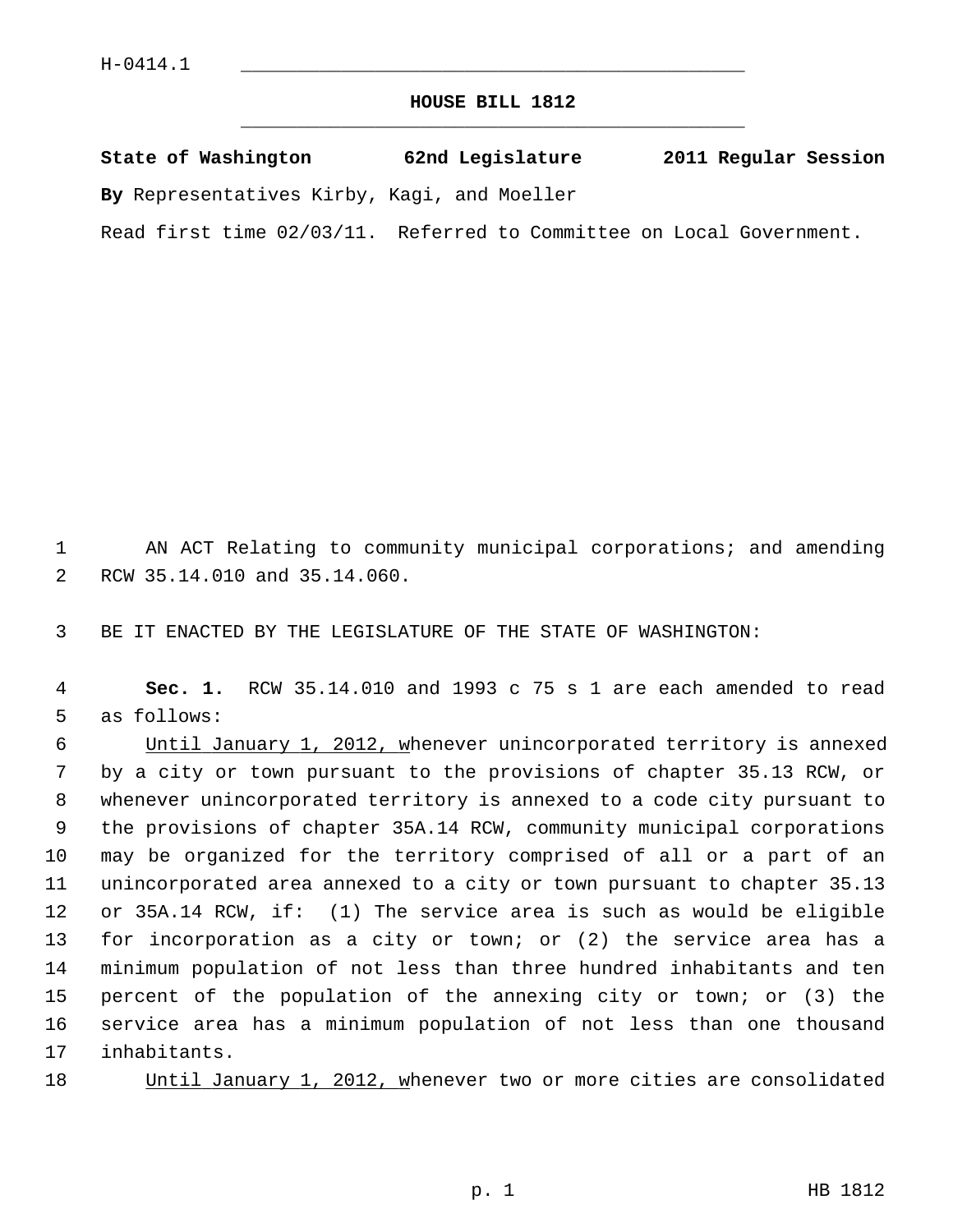1 pursuant to the provisions of chapter 35.10 RCW, a community municipal 2 corporation may be organized within one or more of the consolidating 3 cities.

 4 No territory shall be included in the service area of more than one 5 community municipal corporation. Whenever a new community municipal 6 corporation is formed embracing all of the territory of an existing 7 community municipal corporation, the prior existing community municipal 8 corporation shall be deemed to be dissolved on the effective date of 9 the new corporation.

10 **Sec. 2.** RCW 35.14.060 and 2009 c 549 s 2013 are each amended to 11 read as follows:

12 The original terms of existence of any community municipal 13 corporation shall be for at least four years and until the first Monday 14 in January next following a regular municipal election held in the 15 city.

16 Any such community municipal corporation may be continued 17 thereafter for additional periods of four years' duration with the 18 approval of the voters at an election held and conducted in the manner 19 provided for in this section.

20 Authorization for a community municipal corporation to continue its 21 term of existence for each additional period of four years may be 22 initiated pursuant to a resolution or a petition in the following 23 manner:

24 (1) A resolution praying for such continuation may be adopted by 25 the community council and shall be filed not less than seven months 26 prior to the end of the term of existence of such corporation with the 27 city council or other legislative body of the city in which the service 28 area is located.

29 (2) A petition for continuation shall be signed by at least ten 30 percent of the registered voters residing within the service area and 31 shall be filed not less than six months prior to the end of the term of 32 existence of such corporation with the city council or other 33 legislative body of the city in which the service area is located.

34 At the same election at which a proposition is submitted to the 35 voters of the city in which the service area is located for the 36 continuation of the community municipal corporation for an additional 37 period of four years, the community councilmembers of such municipal